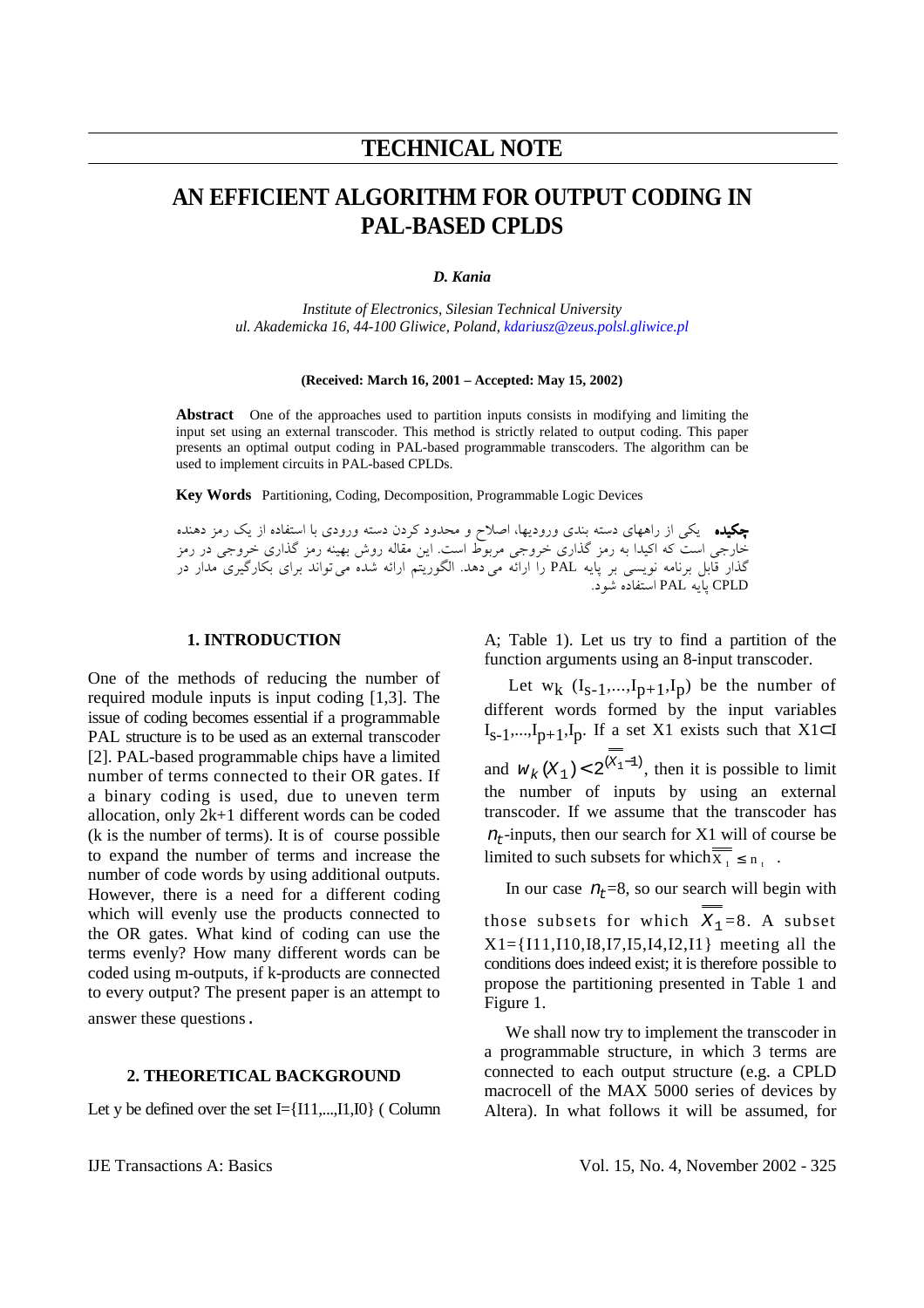| y.pla file                                            | A              | B<br>transcoder                       | <i>v</i> function circuits         |  |
|-------------------------------------------------------|----------------|---------------------------------------|------------------------------------|--|
| .i 12                                                 |                | .i8                                   | .i8                                |  |
| .o 1                                                  |                | .04                                   | .01                                |  |
| ilb I11, I10, I9, I8, I7, I6, I5, I4, I3, I2, I1, I0. |                | .ilb I11, I10, I8, I7, I5, I4, I2, I1 | ilb I9, I6, I3, I0, a3, a2, a1, a0 |  |
| .ob y                                                 |                | $.$ ob a $3$ , a $2$ , a $1$ , a $0$  | .ob y                              |  |
| .p 21                                                 |                | .p10                                  | .p21                               |  |
| 000000000000 1                                        | 100110110001 1 | 00000000 0001                         | 00000001 1<br>00010110 1           |  |
| 001001000001 1                                        | 100111111000 1 | 00000011 0010                         | 11010001 1<br>01100110 1           |  |
| 000001001000 1                                        | 111110111000 1 | 00000101 0011                         | 01100001 1<br>10100111 1           |  |
| 001000000110 1                                        | 111100001000 1 | 00001010 0100                         | 10000010 1<br>10101000 1           |  |
| 001001001111 1                                        | 111101000000 1 | 00100101 0101                         | 11110010 1<br>11001000 1           |  |
| 000001011011 1                                        | 110101110001 1 | 10111100 0110                         | 01110011 1<br>01011001 1           |  |
| 000001101100 1                                        | 111100111001 1 | 11111100 0111                         | 01100100 1<br>10111001 1           |  |
| 001001100100 1                                        | 110110111101 1 | 11100000 1000                         | 11000100 1<br>00111010 1           |  |
| 000100010010 1                                        | 111110110101 1 | 11101100 1001                         | 00000101 1<br>10011010 1           |  |
| 000101011011 1                                        | 111111111100 1 | 11111110 1010                         | 11101010 1<br>01110101 1           |  |
| 001101010011 1<br>$\cdot$ e                           |                | $\cdot$ e                             | 11010101 1<br>$\cdot$ e            |  |

**TABLE 1. PLA Files Defining The Function y Before (y.pla) and After Argument Partitioning.** 



**Figure 1**. The example of partitioning the inputs using an external transcoder.

simplicity, that the outputs of the programmable transcoder are high active. Under this assumption, a "1" in a code word means that a term was used. It is not possible to implement the transcoder directly in such macrocells. It is necessary to expand the number of terms, which leads to using additional outputs. The resulting transcoder structure and the corresponding file are presented in Figure 2.

 Can the individual words be coded better, using fewer outputs?

## **3. OUTPUT CODING IN PAL-BASED PROGRAMMABLE STRUCTURES**

Programmable circuits have limited internal resources.

Let  $k_{\tau}$  be the number of code words that can be obtained in a given programmable transcoder, m - the number of transcoder outputs and k - the number of terms connected to each output. Optimal coding means using a minimal number of terms while keeping this number evenly distributed among the individual outputs. Let us consider what maximum number  $k_t$  of code words can be obtained using a circuit with given parameters (m,k). To use the terms optimally, we should first use all the combinations "0 of m", "1 of m", "2 of m" etc. active outputs. Each of the blocks "i of m", where  $0 \le i \le m$ , makes use of a constant number of terms connected to each output (Table 2). If, for a given programmable transcoder, there exists a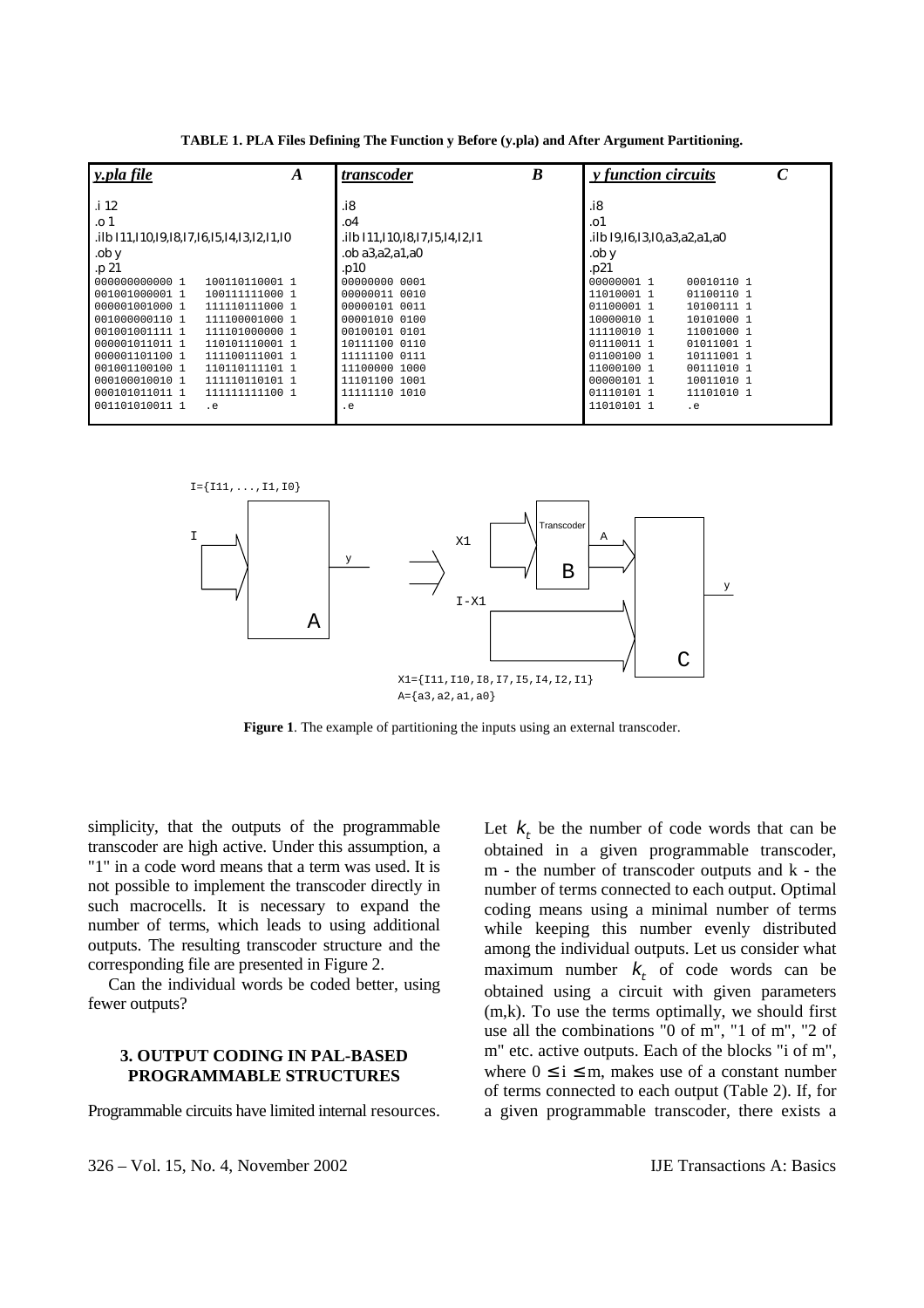| .i11<br>.07<br>.ilbI11,I10,I8,I7,I5,I4,I2,I1,a2',a1',a0'<br>.ob a2'.a1'.a0'.a3.a2.a1.a0                                                                                                                                                                                            |                                                                                                                                                                             |                                                                                                            |  |  |  |
|------------------------------------------------------------------------------------------------------------------------------------------------------------------------------------------------------------------------------------------------------------------------------------|-----------------------------------------------------------------------------------------------------------------------------------------------------------------------------|------------------------------------------------------------------------------------------------------------|--|--|--|
| .p20<br>$00000000--$<br>0010000<br>$00000101--$<br>0010000<br>0010000<br>$00100101--$<br>---------1<br>0000001<br>$11111100---$<br>0000001<br>0000001<br>$11101100---$<br>$00000011--$<br>0100000<br>0100000<br>$00000101--$<br>0100000<br>$10111100---$<br>0000010<br>---------1- | $11111100---$<br>$11111110---$<br>$00001010---$<br>$00100101--$<br>$10111100---$<br>--------1--<br>$11111100---$<br>$11100000 - -$<br>$11101100---$<br>$11111110---$<br>. е | 0000010<br>0000010<br>1000000<br>1000000<br>1000000<br>0000100<br>0000100<br>0001000<br>0001000<br>0001000 |  |  |  |



**Figure 2**. Description and structure of a PAL-based programmable transcoder after term expansion.

number j such that  $\sum_{m=1}^{m}$  $\begin{bmatrix}i\\i\end{bmatrix} = k$ i  $\frac{j}{2}$   $\left(m - \frac{1}{2}\right)$  $\binom{m-1}{i}$  $\sum_{i=0}^{j} {m-1 \choose i}$ and  $w_k(x_1) < \sum_{i=0}^{m+1} {m \choose i}$ j  $(X1)$ 0  $\langle \sum_{i=1}^{j+1}$  $\binom{m}{i}$ =  $\sum_{i=1}^{j+1}$   $\binom{m}{i}$ ,

then the coding algorithm is relatively simple. It consists in choosing an arbitrary set of combinations "i of m"; this set will have  $w_k(X_1)+1$  elements, where  $0 \le i \le j+1$ . The algorithm becomes more complicated if no number j meets the condition m i k i  $\frac{j}{2}$   $\left( m - \frac{1}{2} \right)$ l  $\binom{m-1}{1}$  $\overline{)}$  $=$ =  $\sum_{i=1}^{j}$   $\binom{m-1}{i}$ 0 . In this case, we can present the concept of optimal coding differently. In the first step we find a value of j, which meets the inequalities  $\sum_{n=1}^{\infty}$ i k m  $\sum_{i=0}^{\infty}$  i j  $\sum_{i=0}^{\infty}$  i j i  $\begin{pmatrix} m-1 \end{pmatrix}$   $\begin{pmatrix} j \end{pmatrix}$  $\binom{m-1}{i} < k < \sum_{i=0}^{J} \binom{m-1}{i}$ = − =  $\sum_{i=1}^{J-1} {m-1 \choose i} < k < \sum_{i=1}^{J} {m-1 \choose i}$ 0 1 0 . Now a part of the required number of words can be obtained using all the combinations "i of m", where  $0 \le i \le j$ . This step yields m  $\sum_{i=0}^{\infty}$   $\left( i \right)$  $\frac{j}{2}$ l  $\binom{m}{\cdot}$  $\overline{\phantom{a}}$ I = ∑ 0 different combinations. When these have been coded, the transcoder still has a certain number  $k_r = k - \sum_{r=1}^{j-1}$  $\sum_{i=0}$   $\binom{n-1}{i}$  $\overline{\phantom{a}}$  $\overline{a}$  $\mathsf{I}$ l  $=k-\sum_{1}^{\infty}\binom{m-1}{k}$ 0  $\sum_{n=1}^{j-1}$   $(m-1)$  $\sum_{i=0}^{r}$   $\left\{\begin{array}{c}i\\i\end{array}\right\}$ *m*  $k_{r} = k - \sum_{r} \begin{bmatrix} m & 1 \\ 1 & r \end{bmatrix}$  of unused terms at each output. These terms can be used to code more words. With  $k_r$  unused terms connected to every OR gate we can code a maximum number of "j+1 of m" combinations. The total number of terms used by every combination is j+1. With m outputs and  $k_r$  unused terms at every

output we can code a maximum of  $\frac{mk}{m}$ *j r* + L L  $\left|\frac{mk_r}{k+1}\right|$  $\frac{1}{1}$ additional words. The total number of possible words is therefore *m i mk*  $\sum_{i=0}$   $(i)$   $j$  $\sum_{r}^{j}$   $\binom{m}{r}$   $\binom{m}{r}$ l  $\binom{m}{\cdot}$  $\bigg)$  $|+$ + L  $\mathsf{L}% _{0}\left( \mathcal{N}\right)$  $\left|\frac{mk_r}{i+1}\right|$ J  $\sum_{i=0}^m \binom{m}{i} + \left[ \frac{m\kappa_r}{j+1} \right]$ . The above allows us to state that

$$
k_{t} = \sum_{i=0}^{j} {m \choose i} + \left[ \frac{m(k - \sum_{i=0}^{j-1} {m-1 \choose i})}{j+1} \right]
$$
(1)

where *j* is a number satisfying the inequality

$$
\sum_{i=0}^{j-1} {m-1 \choose i} < k \le \sum_{i=0}^{j} {m-1 \choose i} \tag{2}
$$

Assume that we want to code  $W_k(X_1) = 10$  words using a PAL-based programmable transcoder with k=3 products per output Table 1and Figure 1. It is possible to code  $W_k(X1)$  words if the coefficient of the transcoder is  $k_t > w_k$  (X 1). From Equation 1, we can determine the number of outputs necessary to code a given number of words. Knowing the values of m and k we can determine the parameter j meeting Equation 2. The creation

IJE Transactions A: Basics Vol. 15, No. 4, November 2002 - 327